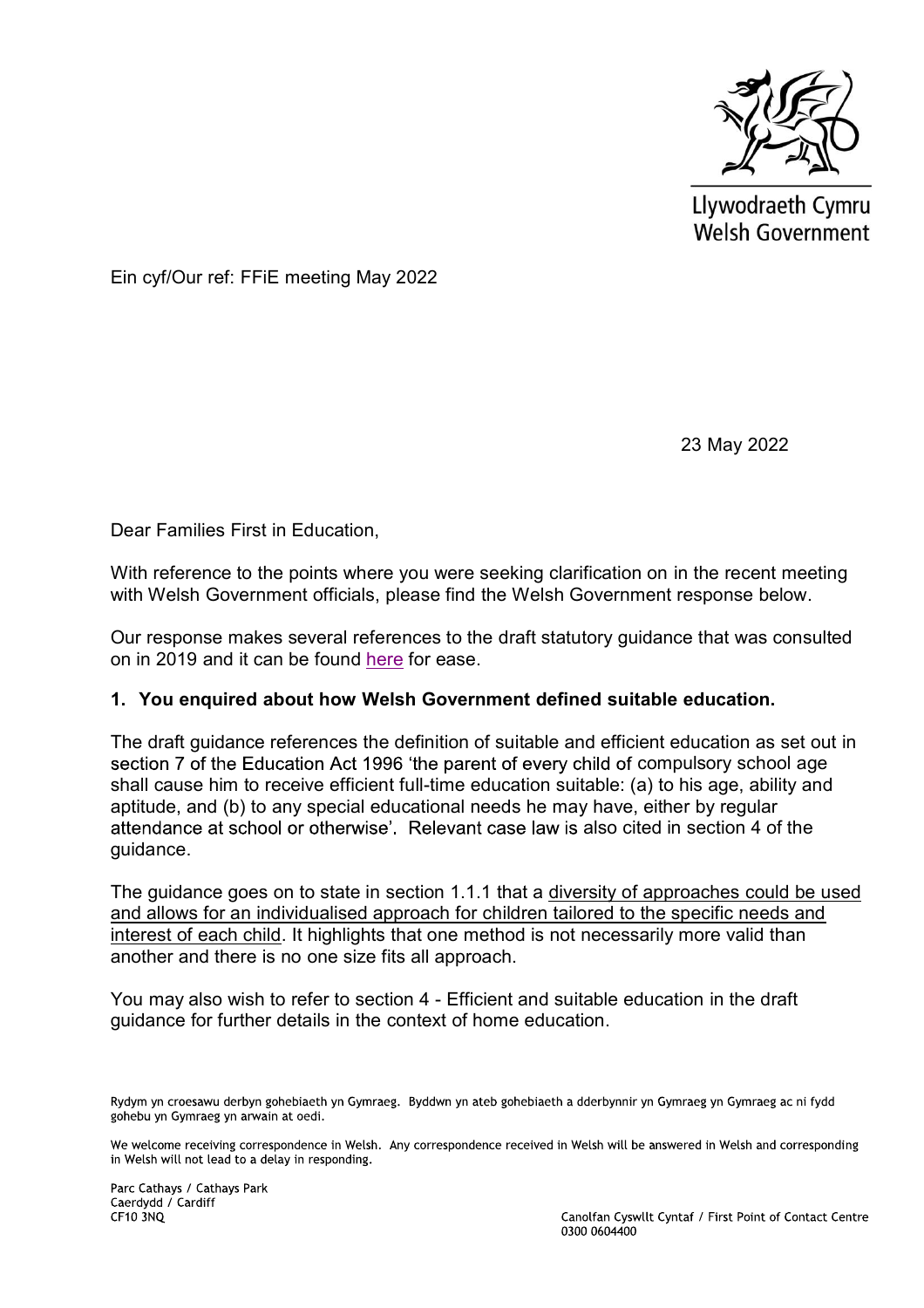## **2. You raised the issue about Local Authority approaches.**

The draft guidance advises that local authority officers recognise that the customs, practices and standards in school-based education are not necessarily relevant to home education. Any advice should be based on the individual circumstances of each child. Local authorities should, where possible, promote access to learning opportunities available to all children in their area.

# **3. You enquired about the need for reform**

The non-statutory guidance that is currently in place was last updated in 2017 and the EHE landscape has changed considerably since that time. Calls for the guidance to be updated and put on a statutory basis has come from a range of stakeholders. The proposals have an educational focus and are being introduced to help ensure that all children in Wales receive a suitable education, and to assist local authorities in their statutory duty under section 436a of the Education Act 1996.

## **4. You enquired whether Welsh Government were going to pursue the idea of a database.**

Section 29 of the Children Act 2004 allows regulations to be made that will require local authorities to maintain and populate a database of compulsory school aged children in their area in order to assist them in identifying those who are not on a school roll, education otherwise than at school (EOTAS) register or independent school roll.

The Welsh Ministers intend to make regulations that will require local health boards to disclose to a local authority non-medical information to assist them in identifying children in their locality. A local health board which discloses information to a local authority must take reasonable steps to ensure that the information is accurate.

The database proposal will be subject to a rigorous and comprehensive data privacy impact assessment.

## **5. You enquired whether the local authority would consider formal assessment of learning in relation to English & Mathematics.**

The Welsh Government's draft statutory guidance outlines that the approach home educating parents take to ensure their child is receiving a suitable education is likely to be dictated by their own philosophy or views, and in many cases, the absence of formal assessment may be a feature of the education provision. Progress, over the long term, may take a variety of forms.

The draft statutory guidance emphasises that assessing the suitability of education should not be about measuring the child's attainment or testing the child.

## **6. You referred to the concerns of EHE lobby groups about the conflation of safeguarding and EHE**

Whether in school or home educated, the safety and wellbeing of all children and young people should be of the utmost importance to all involved.